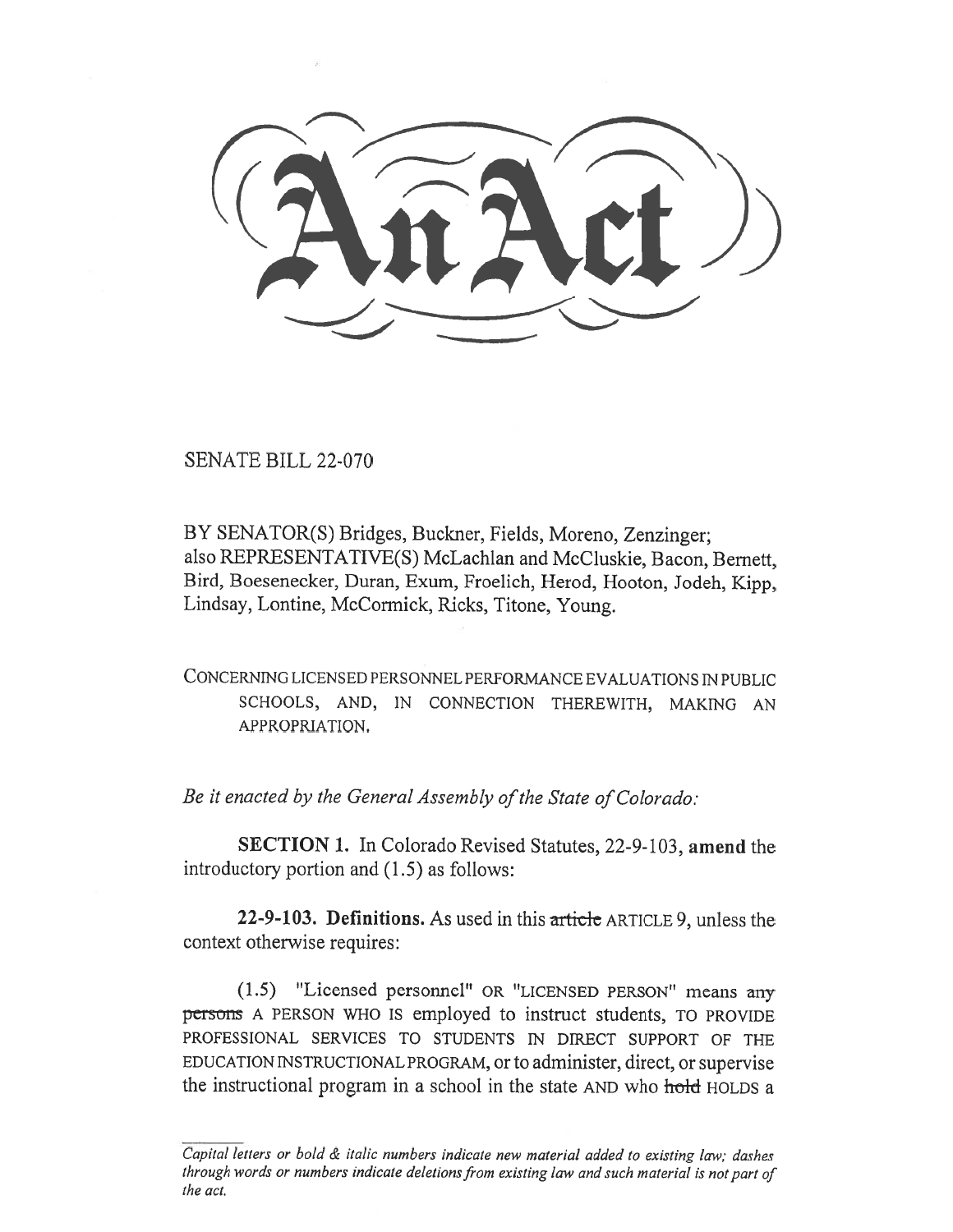valid license or authorization pursuant to the provisions of article 60.5 of this title TITLE 22.

SECTION 2. In Colorado Revised Statutes, amend 22-9-104 as follows:

22-9-104. State model licensed personnel performance evaluation system - department - state board - powers and duties rules. (1) The state board shall promulgate guidelines relating to the planning, development, implementation, and assessment of a STATE MODEL licensed personnel performance evaluation system that may be followed ADOPTED by each school district and board of cooperative services within the state. In promulgating said guidelines, the state board shall allow each school district and board of cooperative services to involve and consult with the licensed personnel and citizens of the school district or districts. Each school district and board of cooperative services shall have HAS the flexibility needed to develop a system of personnel performance evaluation that is specifically designed to meet the individual needs of that school district and OR board of cooperative services.

(1.5) To ASSIST SCHOOL DISTRICTS AND BOARDS OF COOPERATIVE SERVICES IN IMPLEMENTING THE STATE MODEL LICENSED PERSONNEL PERFORMANCE EVALUATION SYSTEM AND IN DEVELOPING AND IMPLEMENTING LOCAL SYSTEMS OF PERSONNEL PERFORMANCE EVALUATION, BY THE BEGINNING OF THE 2023-24 SCHOOL YEAR, THE DEPARTMENT SHALL:

(a) CREATE A MODIFIED RUBRIC SPECIFICALLY FOR MEASURING THE PERFORMANCE OF A LICENSED PERSON WHO HAS RECEIVED A RATING OF HIGHLY EFFECTIVE FOR AT LEAST THREE CONSECUTIVE SCHOOL YEARS AND PROVIDE GUIDELINES FOR FOCUSING ON PROFESSIONAL GROWTH AND CAREER DEVELOPMENT IN EVALUATING LICENSED PERSONNEL WHO ARE CONSISTENTLY RATED HIGHLY EFFECTIVE;

(b) WORK WITH SCHOOL DISTRICTS AND BOARDS OF COOPERATIVE SERVICES TO CREATE AND MAKE PUBLICLY AVAILABLE RUBRICS FOR MEASURING THE PERFORMANCE OF LICENSED PERSONNEL IN A LIMITED NUMBER OF SPECIALIZED TEACHER OR PRINCIPAL ROLES;

(c) PROVIDE EVALUATOR TRAINING AT NO COST TO SCHOOL DISTRICTS AND BOARDS OF COOPERATIVE SERVICES TO ENSURE THAT ALL

## PAGE 2-SENATE BILL 22-070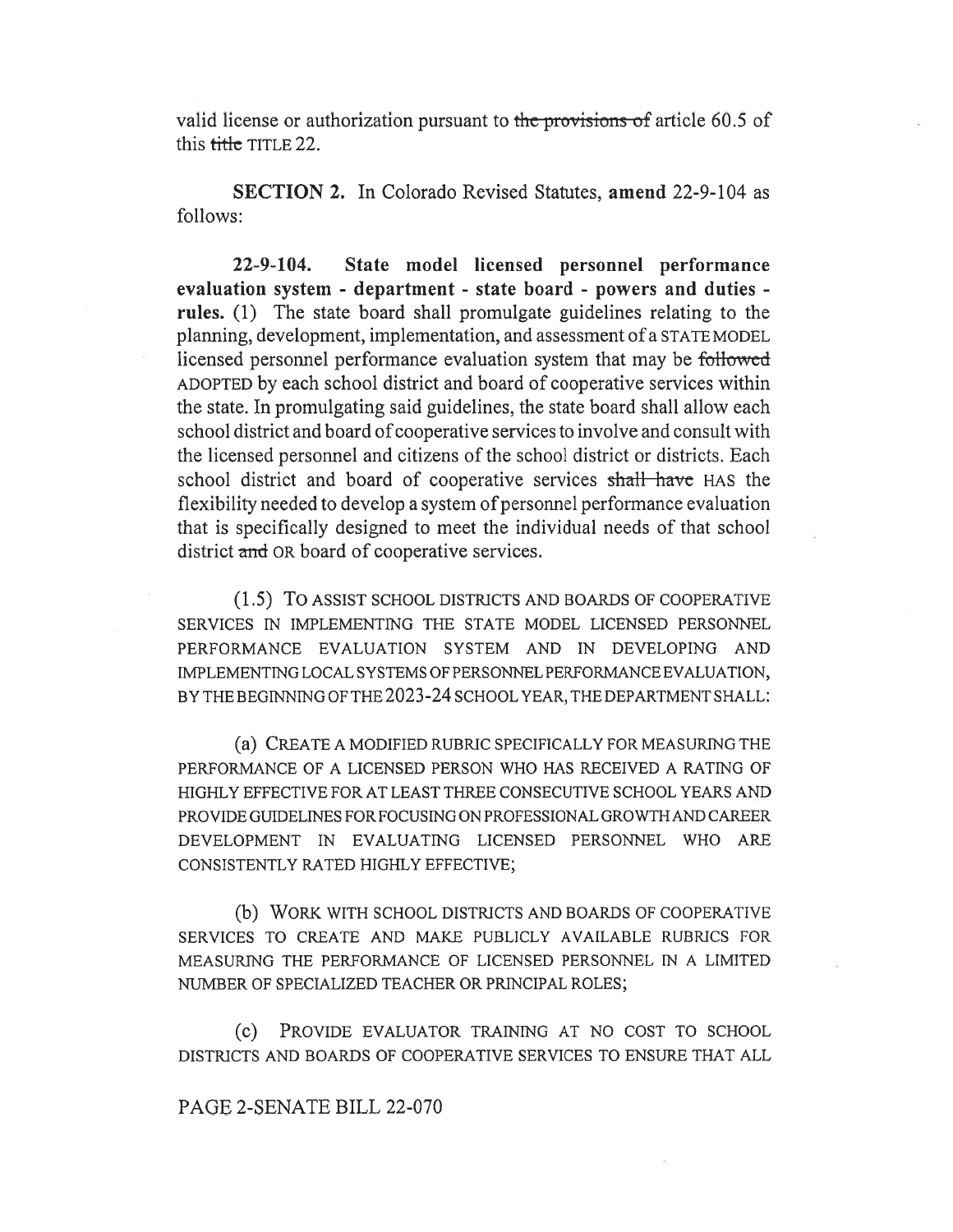EVALUATORS HAVE THE SKILLS NECESSARY TO OBSERVE AND EVALUATE LICENSED PERSONNEL WITH FIDELITY TO THE LICENSED PERSONNEL PERFORMANCE EVALUATION SYSTEM IMPLEMENTED BY THE EVALUATOR'S SCHOOL DISTRICT OR BOARD OF COOPERATIVE SERVICES;

(d) PROVIDE GUIDELINES FOR CONSIDERING A LICENSED PERSON'S PROFESSIONAL GROWTH ACHIEVEMENTS, SUCH AS ATTAINMENT OF NATIONAL BOARD CERTIFICATION OR FULFILLMENT OF DIFFERENTIATED PROFESSIONAL ROLES, AS PROOF THAT THE LICENSED PERSON MEETS ONE OR MORE OF THE QUALITY STANDARDS, IN LIEU OF SOME OR ALL OF THE ELEMENTS THAT DEMONSTRATE ATTAINMENT OF THE QUALITY STANDARDS; AND

(e) PROVIDE INFORMATION CONCERNING BEST PRACTICES IN METHODS OF CONDUCTING LICENSED PERSONNEL EVALUATIONS, INCLUDING INNOVATIVE METHODS FOR OBSERVATION.

(2) The state board shall:

(a) Provide training and leadership and give technical assistance to school districts and boards of cooperative services in the development of a licensed personnel performance evaluation system;

(b) Work and cooperate with the state's universities and colleges that have teacher, principal, or administrator education programs to assure ENSURE that principals and administrators having WHO HAVE evaluation responsibilities will receive adequate education and training that meets the requirements specified in section 22-9-108 and will enable them to make thorough, credible, fair, and professional quality evaluations of all licensed personnel whom those principals or administrators may be responsible for evaluating;

(c) Pursuant to section  $22-9-105.5$ , work-with the council-to Promulgate rules concerning the planning, development, implementation, and assessment of  $\alpha$  THE STATE MODEL LICENSED PERSONNEL PERFORMANCE EVALUATION system to evaluate the effectiveness of licensed personnel;

(d) Repealed.

(e) (Deleted by amendment, L. 2009, (SB 09-163), ch. 293, p. 1532,

PAGE 3-SENATE BILL 22-070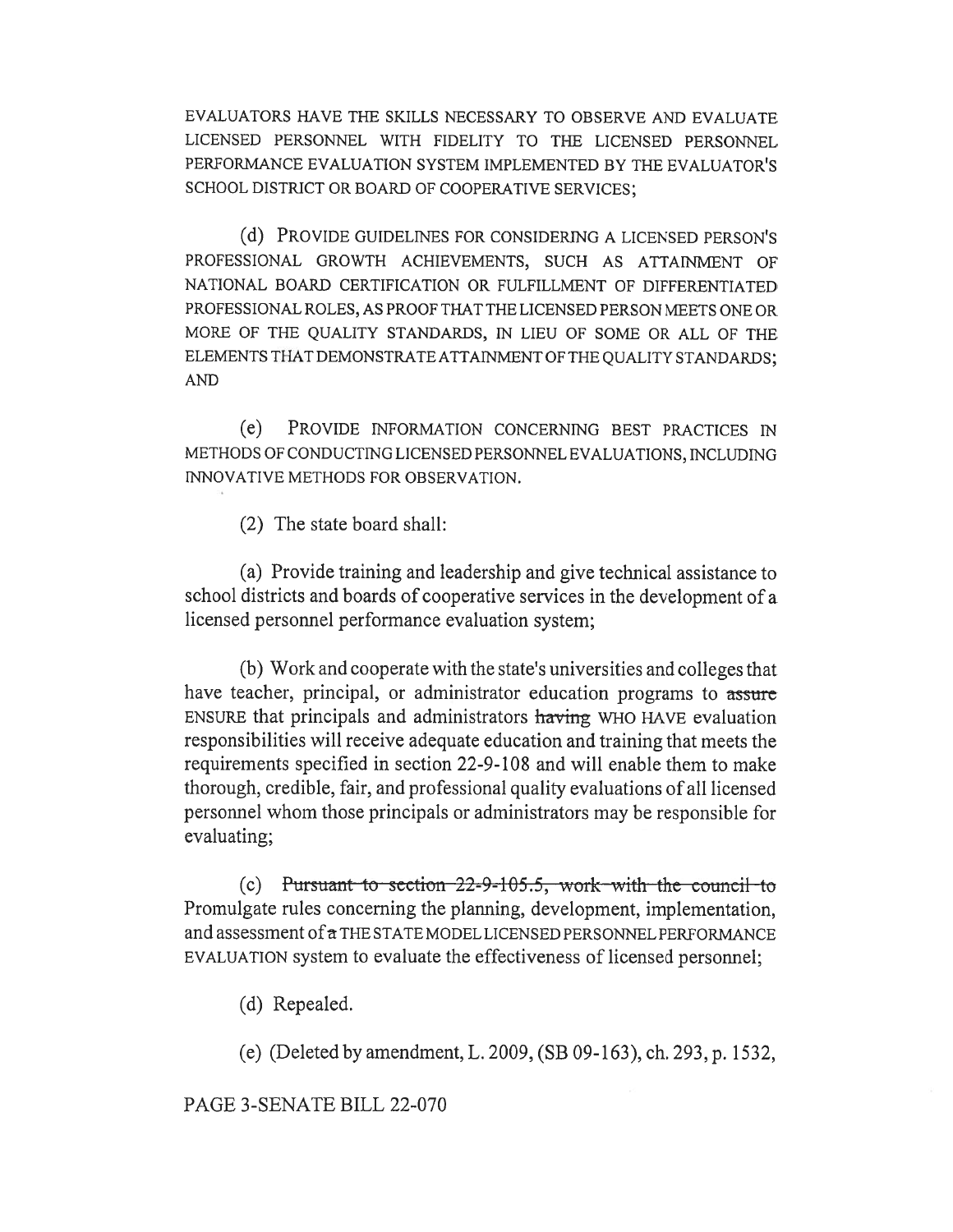## § 17, effective May 21, 2009.)

(f) (H) On or before September 1, 2011, the state board, Pursuant to the "State Administrative Procedure Act", article 4 of title 24, C.R.S., shall promulgate rules with regard to the issues specified in section 22-9-105.5  $(10)$  using the recommendations from the council. If the council fails to make recommendations to the state board by March 1, 2011, with regard to one or more of the issues specified in section 22-9-105.5 (10), the state board, on or before September 1, 2011, shall promulgate rules concerning any issues in section 22-9-105.5 (10) that the council did not address. In promulgating rules pursuant to this paragraph (f), the state board shall conform to the timeline set forth in section 22-9-105.5 SECTION 22-9-105.5  $(3)(a)$  TO  $(3)(h)$ .

(II) On or before February 15, 2012, the general assembly shall review the rules promulgated pursuant to subparagraph (I) of this paragraph (f), in a bill that is separate from the annual rule review bill introduced pursuant to section 24-4-103 (8)(d), C.R.S., and in accordance with the criteria and procedures specified in section  $24-4-103$  (8)(a) and (8)(d), C.R.S.; except that the general assembly reserves the right to repeal individual rules in the rules promulgated by the state board. If one or more rules are not approved by the general assembly pursuant to this subparagraph (II), the state board shall promulgate emergency rules pursuant to section 24-4-103 (6), C.R.S., on such issue or issues and resubmit to the general assembly on or before May-1, 2012. The general assembly shall review the emergency rules promulgated according to the process outlined in this subparagraph (II).

(3) FOR EVALUATIONS COMPLETED FOR THE 2023-24 SCHOOL YEAR AND EACH SCHOOL YEAR THEREAFTER, THE STATE BOARD SHALL PROMULGATE RULES AS NECESSARY TO ENSURE THAT, UNDER THE STATE MODEL LICENSED PERSONNEL PERFORMANCE EVALUATION SYSTEM AND A LOCAL SYSTEM OF PERSONNEL PERFORMANCE EVALUATION:

(a) THIRTY PERCENT OF A TEACHER'S OR PRINCIPAL'S EVALUATION IS DETERMINED BY THE ACADEMIC GROWTH OF THE TEACHER'S STUDENTS OR THE STUDENTS ENROLLED IN THE PRINCIPAL'S SCHOOL, AS APPLICABLE, AND THE REMAINDER IS BASED ON THE TEACHER'S OR PRINCIPAL'S ATTAINMENT OF THE QUALITY STANDARDS;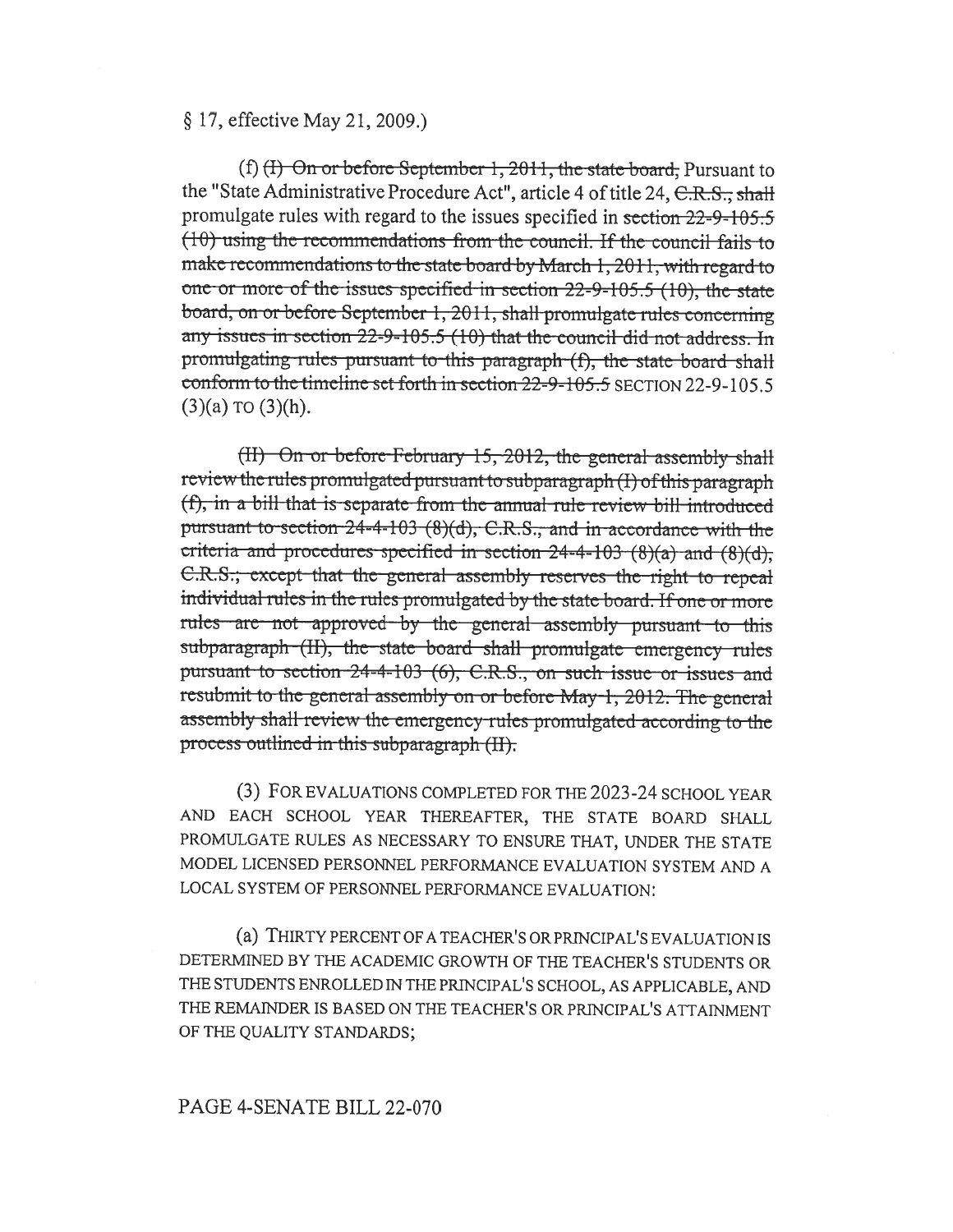(b) EXCEPT AS OTHERWISE PROVIDED IN SUBSECTION (3)(c) OF THIS SECTION, OF THE THIRTY PERCENT OF A TEACHER'S OR PRINCIPAL'S EVALUATION THAT IS BASED ON STUDENT ACADEMIC GROWTH, UP TO TEN PERCENT MAY BE BASED ON MEASURES OF COLLECTIVE STUDENT ACADEMIC GROWTH THAT ARE BASED ON THE PERFORMANCE OF ALL STUDENTS ENROLLED AT A PARTICULAR GRADE LEVEL WITHIN THE SCHOOL IN WHICH THE TEACHER OR PRINCIPAL IS EMPLOYED OR THE PERFORMANCE OF ALL STUDENTS ENROLLED IN THE SCHOOL IN WHICH THE TEACHER OR PRINCIPAL IS EMPLOYED, BUT A TEACHER'S OR PRINCIPAL'S EVALUATION MUST NOT INCLUDE MEASURES OF COLLECTIVE STUDENT ACADEMIC GROWTH THAT ARE BASED ON THE PERFORMANCE OF STUDENTS WHO ARE NOT ENROLLED IN THE SCHOOL IN WHICH THE TEACHER OR PRINCIPAL IS EMPLOYED; AND

(c) THE EVALUATION OF A LICENSED PERSON WHO HAS BEEN EMPLOYED BY A SCHOOL DISTRICT OR BOARD OF COOPERATIVE SERVICES FOR ONE SCHOOL YEAR OR LESS MUST NOT INCLUDE DATA THAT WAS CREATED PRIOR TO THE DATE ON WHICH THE LICENSED PERSON COMMENCED EMPLOYMENT WITH THE SCHOOL DISTRICT OR BOARD OF COOPERATIVE SERVICES.

SECTION 3. In Colorado Revised Statutes, 22-9-106, amend (1) introductory portion,  $(1)(c)$  introductory portion,  $(1)(c)(II)$ ,  $(1)(d)$ introductory portion,  $(1)(d)(V)(B)$ ,  $(1)(e)(II)$ ,  $(1)(f)$ ,  $(1.5)(a)$ ,  $(2.5)(b)(I)$ ,  $(3)$ , (4), and (7) introductory portion; repeal  $(3.5)(b)(III)$ ; and add  $(1)(e)(III)$ and  $(1)(e)(IV)$  as follows:

22-9-106. Local boards of education - duties - performance evaluation system - compliance - rules - repeal. (1) All school districts and boards of cooperative services that employ licensed personnel as defined in section  $22-9-103$  (1.5), shall adopt a written system to evaluate the employment performance of school district and board of cooperative services licensed personnel, including all teachers, principals, and administrators, with the exception of licensed personnel employed by a board of cooperative services for a period of six weeks or less. In developing the licensed personnel performance evaluation system and any amendments thereto, the local board and board of cooperative services shall comply with the provisions of subsection  $(1.5)$  of this section and shall consult with administrators, principals, and teachers employed within the district or participating districts in a board of cooperative services, parents, and the school district licensed personnel performance evaluation council

PAGE 5-SENATE BILL 22-070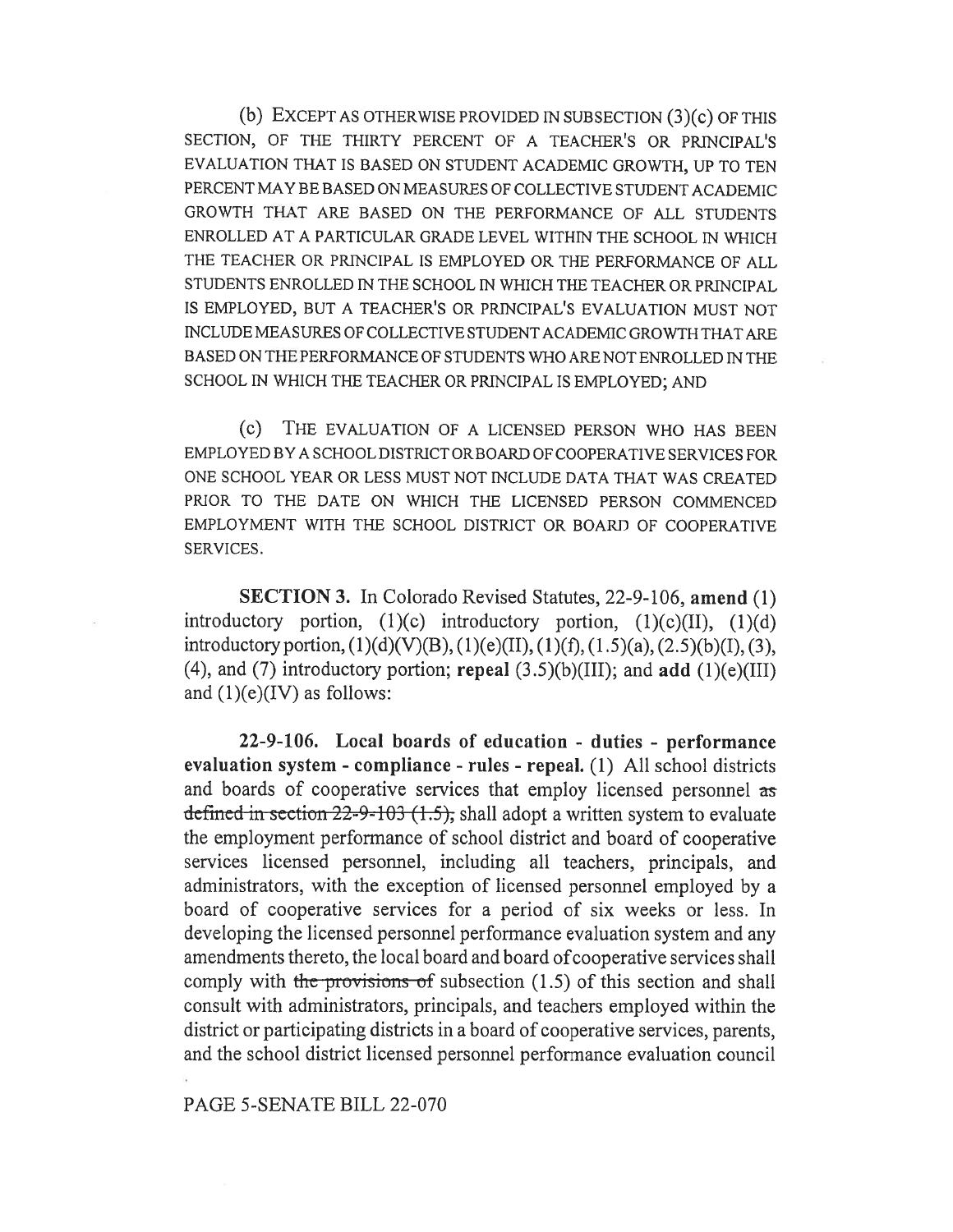or the board of cooperative services personnel performance evaluation council created pursuant to section 22-9-107. The performance evaluation system shall MUST address all of the performance standards established by rule of the state board and adopted by the general assembly pursuant to section 22-9-105.5, and shall MUST contain, but need not be limited to, the following information:

(c) The frequency and duration of the evaluations, which shall MUST be on a regular basis and of such frequency and duration as to ensure the collection of a sufficient amount of data from which reliable conclusions and findings may be drawn. At a minimum, the performance evaluation system shall MUST ensure that:

(II) Nonprobationary teachers receive at least one observation each ACADEMIC year and one evaluation that results in a written evaluation report pursuant to subsection (3) of this section every three years; except that, beginning with the 2012-13 academic year, nonprobationary teachers shall receive a written evaluation report pursuant to subsection (3) of this section each academic year according to the performance standards established by rule of the state board and adopted by the general assembly pursuant to section 22-9-105.5. Nonprobationary teachers shall MUST receive the written evaluation report at least two weeks before the last class day of the school year.

(d) The purposes of the evaluation, which shall MUST include but need not be limited to:

(V) (B) Measuring the level of effectiveness of all licensed personnel within the school district. This sub-subparagraph (B) shall take effect at such time as the performance evaluation system based on quality standards established pursuant to this section and the rules promulgated by the state board pursuant to section 22-9-105.5 has completed the initial phase of implementation and has been implemented statewide. The commissioner shall provide notice of such implementation to the revisor of statutes on or before July 1, 2014, and each July 1 thereafter until statewide implementation occurs.

The standards set by the local board for effective  $(e)$  (II) performance for licensed personnel and the criteria to be used to determine whether the performance of each licensed person meets such THE standards

## PAGE 6-SENATE BILL 22-070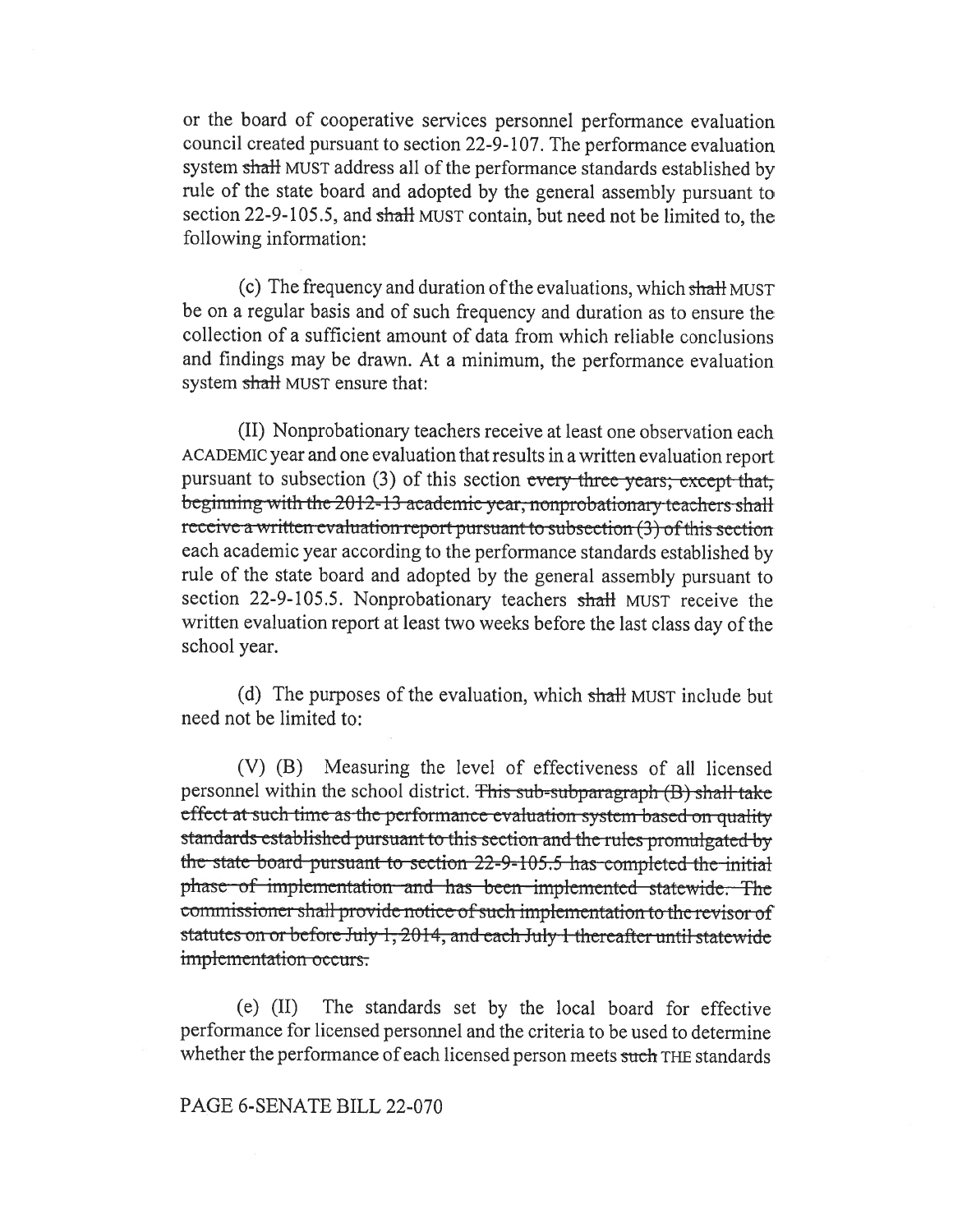and other criteria for evaluation for each licensed personnel position evaluated. One of the standards for measuring teacher effectiveness shall MUST be directly related to classroom instruction and shall MUST require that at least fifty THIRTY percent of the evaluation is determined by the academic growth of the teacher's students. THE REMAINDER OF THE EVALUATION MUST BE BASED ON ATTAINMENT OF THE QUALITY STANDARDS. The district accountability committee shall provide input and recommendations concerning the assessment tools used to measure student academic growth as it relates to teacher evaluations. The standards shall MUST include multiple measures of student performance in conjunction with student growth expectations. For the purposes of measuring effectiveness, expectations of student academic growth shall MUST take into consideration diverse factors, including but not limited to special education, student mobility, and classrooms with a student population in which ninety-five percent meet the definition of high-risk student as defined in section 22-7-604.5 (1.5). The performance evaluation system shall MUST also ensure that the standards and criteria are available in writing to all licensed personnel and are communicated and discussed by the person being evaluated and the evaluator prior to and during the course of the evaluation. This subparagraph (II) shall take effect at such time as the performance evaluation system based on quality standards established pursuant to this section and the rules promulgated by the state board pursuant to section 22-9-105.5 has completed the initial phase of implementation and has been implemented statewide. The commissioner shall provide notice of such implementation to the revisor of statutes on or before July 1, 2014, and each July 1 thereafter until statewide implementation occurs.

(III) EXCEPT AS OTHERWISE PROVIDED IN SUBSECTION  $(1)(e)(IV)$  OF THIS SECTION, FOR PERFORMANCE EVALUATIONS COMPLETED FOR THE 2023-24 SCHOOL YEAR AND SCHOOL YEARS THEREAFTER, OF THE THIRTY PERCENT OF A TEACHER'S EVALUATION THAT IS BASED ON STUDENT ACADEMIC GROWTH, UP TO TEN PERCENT MAY BE BASED ON MEASURES OF COLLECTIVE STUDENT ACADEMIC GROWTH THAT ARE BASED ON THE PERFORMANCE OF ALL STUDENTS ENROLLED AT A PARTICULAR GRADE LEVEL WITHIN THE SCHOOL IN WHICH THE TEACHER IS EMPLOYED OR THE PERFORMANCE OF ALL STUDENTS ENROLLED IN THE SCHOOL IN WHICH THE TEACHER IS EMPLOYED, BUT A TEACHER'S EVALUATION MUST NOT INCLUDE MEASURES OF COLLECTIVE STUDENT ACADEMIC GROWTH THAT ARE BASED ON THE PERFORMANCE OF STUDENTS WHO ARE NOT ENROLLED IN THE SCHOOL IN WHICH THE TEACHER IS EMPLOYED.

PAGE 7-SENATE BILL 22-070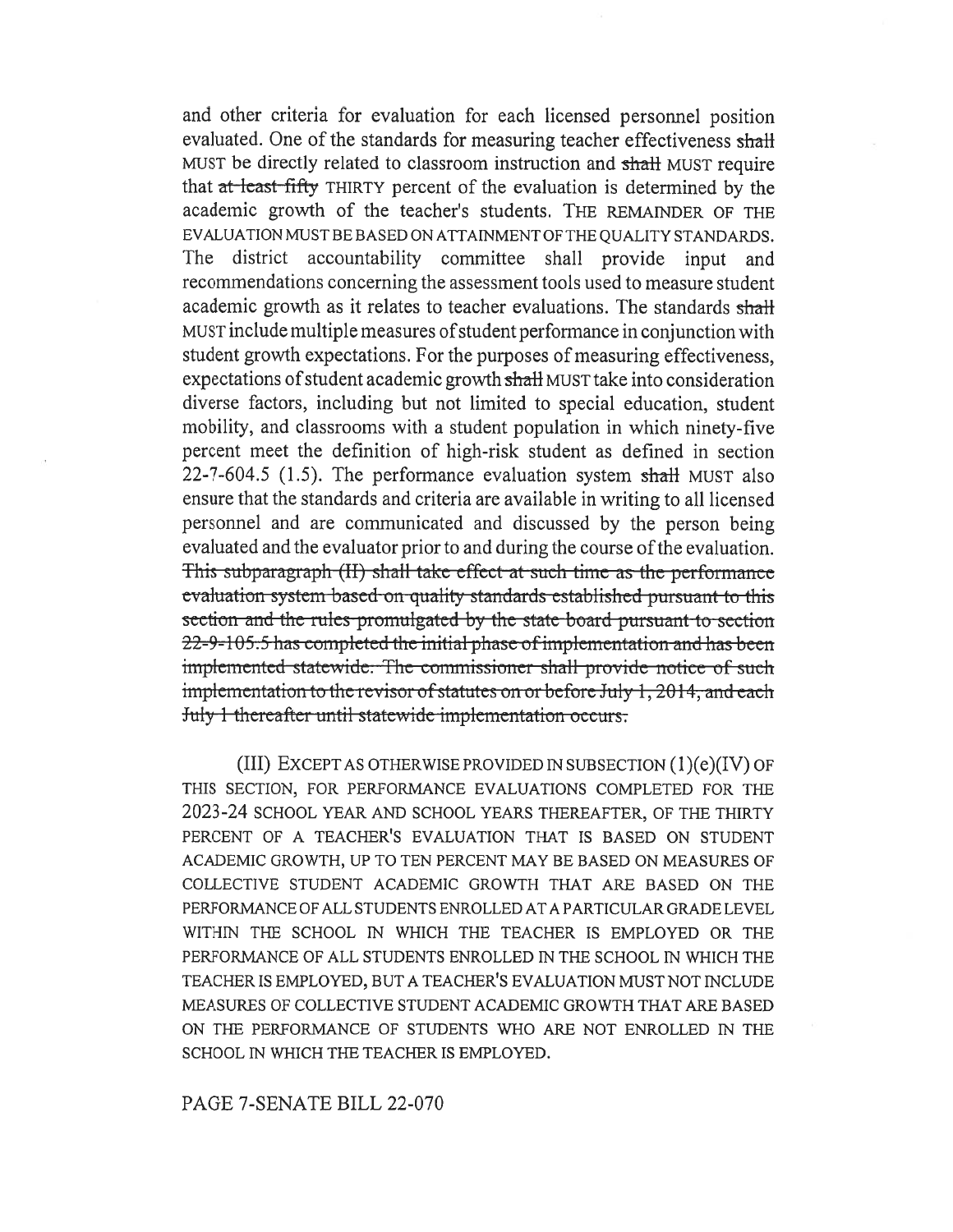(IV) FOR PERFORMANCE EVALUATIONS COMPLETED FOR THE 2023-24 SCHOOL YEAR AND SCHOOL YEARS THEREAFTER, THE EVALUATION OF A LICENSED PERSON WHO HAS BEEN EMPLOYED BY A SCHOOL DISTRICT OR BOARD OF COOPERATIVE SERVICES FOR ONE SCHOOL YEAR OR LESS MUST NOT INCLUDE DATA THAT WAS CREATED PRIOR TO THE DATE ON WHICH THE LICENSED PERSON COMMENCED EMPLOYMENT WITH THE SCHOOL DISTRICT OR BOARD OF COOPERATIVE SERVICES.

(f) The methods of evaluation, which shall MUST include, but shall not be ARE NOT limited to, direct observations by the evaluator and a process of systematic data-gathering. SCHOOL DISTRICTS AND BOARDS OF COOPERATIVE SERVICES ARE ENCOURAGED TO EXPERIMENT, WITH THE AGREEMENT OF THEIR SCHOOL DISTRICT PERSONNEL PERFORMANCE EVALUATION COUNCILS, WITH INNOVATIVE METHODS OF OBSERVATION, WHICH MAY INCLUDE OBSERVATIONS BY MENTORS OR TEACHING COACHES, PEERS, DEPARTMENT LEADERS, AND VIDEO OR DIGITAL RECORDING; AND A PEER ASSISTANCE AND REVIEW MODEL THAT ALLOWS LICENSED PERSONNEL TO BE EVALUATED BY PEERS WHO ARE LICENSED IN THE SAME FIELD AS THE LICENSED PERSON BEING EVALUATED AND, IF FEASIBLE, HAVE MORE THAN ONE YEAR OF EXPERIENCE.

(1.5) (a) A local board or board of cooperative services may adopt the state model LICENSED PERSONNEL performance evaluation system established by the rules promulgated by the state board pursuant to section 22-9-105.5 or may develop its own local licensed personnel evaluation system that complies with the requirements established pursuant to this section and the rules promulgated by the state board. If a school district or board of cooperative services develops its own local licensed personnel evaluation system, the local board or board of cooperative services or any interested party may submit to the department, or the department may solicit and collect, data related to said personnel evaluation system for review by the department.

(2.5) (b) (I) The council shall actively participate with the local board in developing written standards for evaluation that clearly specify performance standards and the quality standards and the criteria to be used to determine whether the performance of each licensed person meets such standards pursuant to paragraph (e) of subsection  $(1)$  SUBSECTION  $(1)(e)$  of this section. Except as provided in subparagraph  $(H)$  of this paragraph  $(b)$ , this paragraph (b) takes effect at such time as the performance evaluation

PAGE 8-SENATE BILL 22-070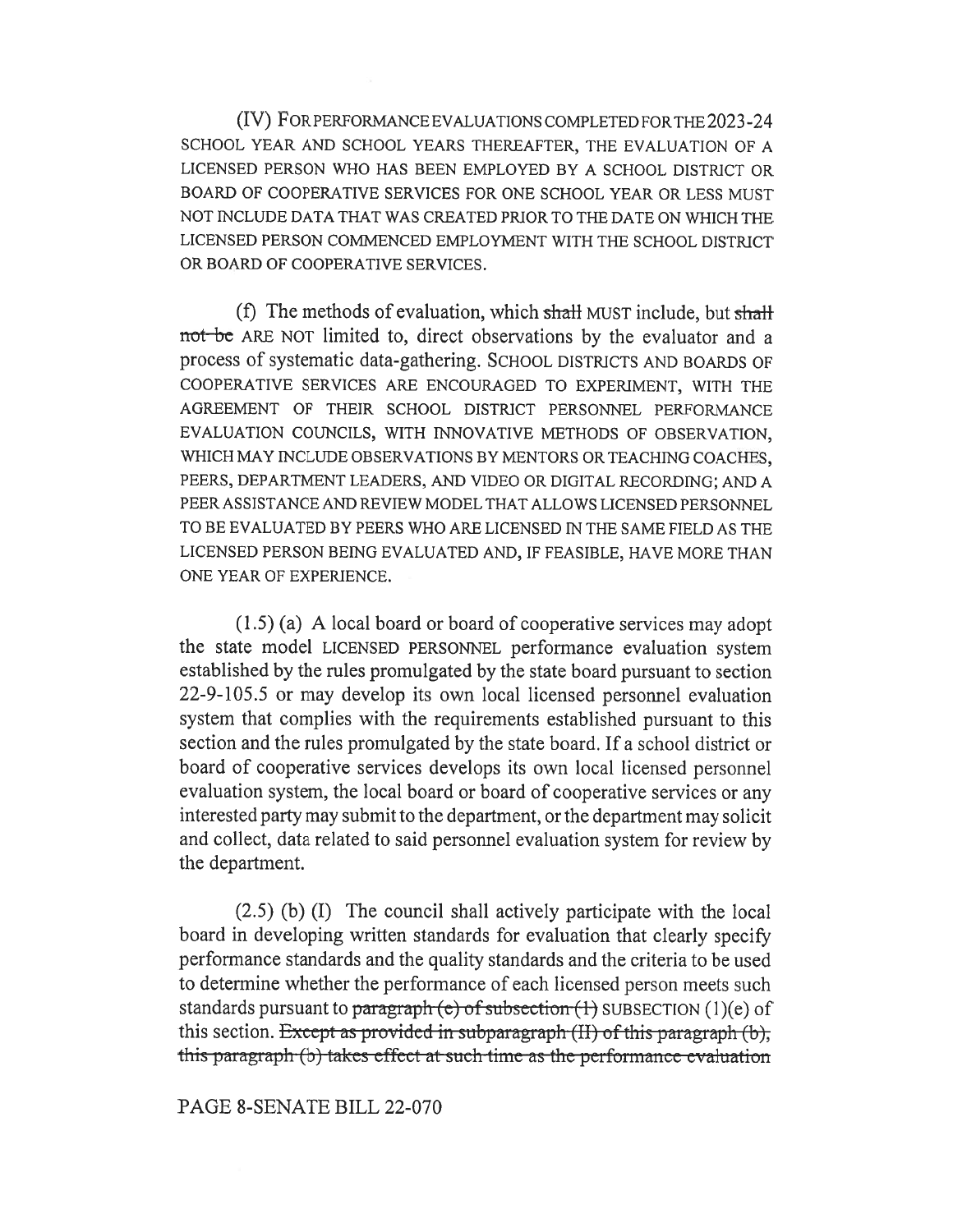system based on quality standards established pursuant to this section and the rules promulgated by the state board pursuant to section 22-9-105.5 has completed the initial phase of implementation and has been implemented statewide. The commissioner shall provide notice of such implementation to the revisor of statutes on or before July 1, 2014, and each July 1 thereafter until statewide implementation occurs.

 $(3)$  (a) An evaluation report shall be issued upon the completion of an evaluation made pursuant to this section and shall MUST:

 $(a)$  (I) Be in writing;

 $(\theta)$  (II) Contain a written improvement plan that shall be IS specific as to what improvements, if any, are needed in the performance of the licensed personnel and shall clearly set CLEARLY SETS forth recommendations for improvements, including recommendations for additional education and training during the teacher's or the principal's LICENSED PERSON'S license renewal process;

 $\left(\text{c}\right)$  (III) Be specific as to the strengths and weaknesses in the performance of the individual being evaluated:

 $(d)$  (IV) Specifically identify when a direct observation was made;

 $(e)$  (V) Identify data sources;

 $(f)$  (VI) Be discussed and be signed by the evaluator and the person being evaluated, each to receive a copy of the report. The signature on the report of any person shall not be construed to DOES NOT indicate agreement with the information contained in the report. If the person being evaluated disagrees with any of the conclusions or recommendations made in the evaluation report, the person may attach any written explanation or other relevant documentation that the person deems necessary.

 $\left(\frac{1}{2}\right)$  (VII) Be reviewed by a supervisor of the evaluator, whose signature shall MUST also appear on said report.

(b) A SCHOOL DISTRICT OR BOARD OF COOPERATIVE SERVICES SHALL COMPLETE THE WRITTEN EVALUATIONS FOR ALL LICENSED PERSONNEL EMPLOYED BY THE SCHOOL DISTRICT OR BOARD OF COOPERATIVE SERVICES

PAGE 9-SENATE BILL 22-070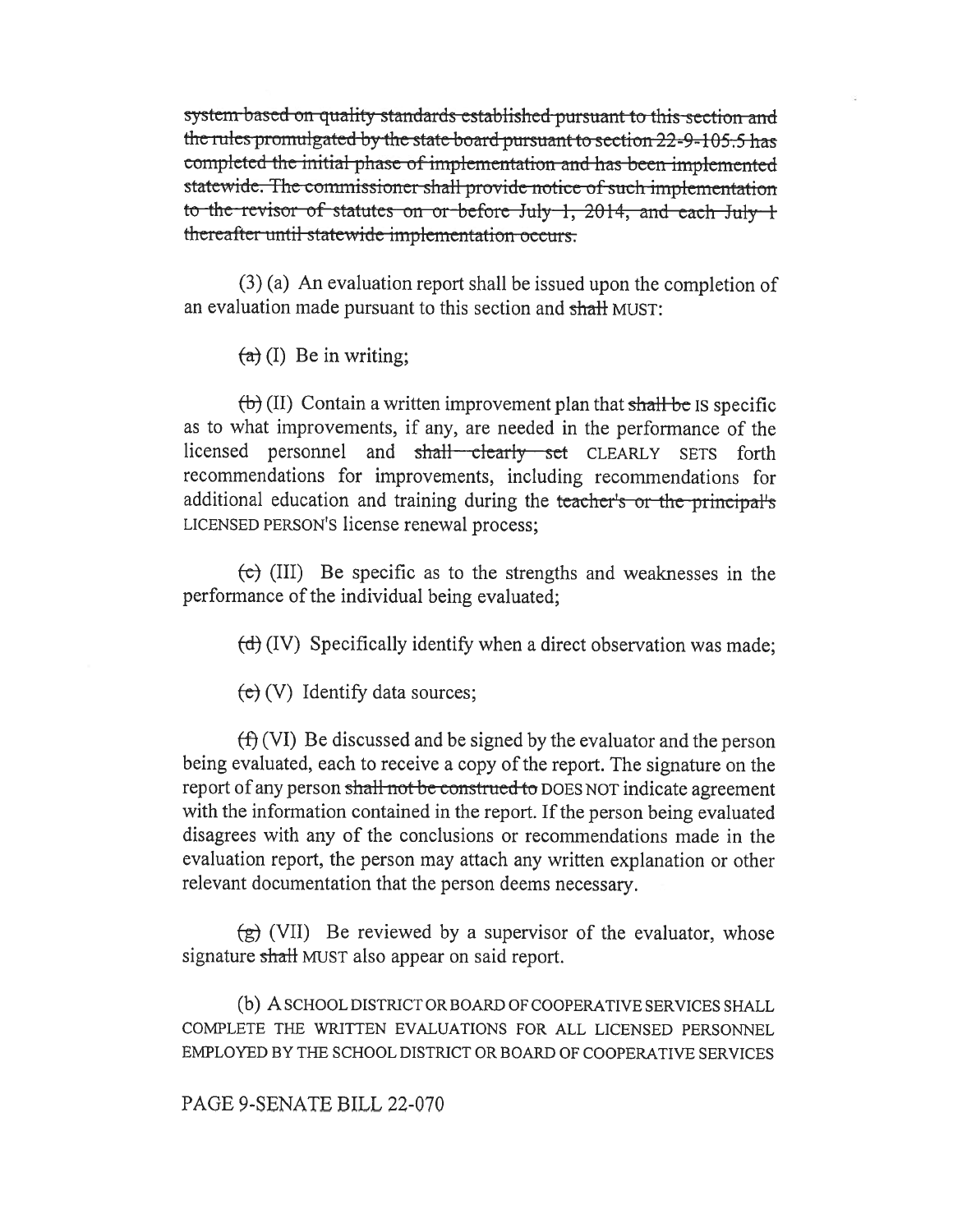AND SHALL REPORT THE FINAL PERFORMANCE RATINGS FOR ALL LICENSED PERSONNEL WHO WERE EVALUATED TO THE DEPARTMENT NO LATER THAN OCTOBER 15 OF THE SCHOOL YEAR FOLLOWING THE SCHOOL YEAR FOR WHICH THE EVALUATIONS ARE COMPLETED.

 $(3.5)$  (b) (III) This paragraph (b) shall take effect at such time as the performance evaluation system based on quality standards established pursuant to this section and the rules promulgated by the state board pursuant to section 22-9-105.5 has completed the initial phase of implementation and has been implemented statewide. The commissioner shall provide notice of such implementation to the revisor of statutes on or before July 1, 2014, and each July 1 thereafter until statewide implementation occurs.

 $(4)$  (a) Except as provided in paragraph (b) of this subsection  $(4)$ , no person shall SUBSECTION (4)(b) OF THIS SECTION, A PERSON SHALL NOT be responsible for the evaluation of licensed personnel unless the person has a principal or administrator license issued pursuant to article 60.5 of this title TITLE 22, or is a designee of a person with a principal or administrator license, and has received education and training in evaluation skills PROVIDED OR approved by the department of education that will enable him or her THE PERSON to make fair, professional, and credible evaluations of the personnel whom he or she THE PERSON is responsible for evaluating. No person shall PURSUANT TO SECTION 22-9-104 (1.5), THE DEPARTMENT SHALL MAKE AVAILABLE AT NO COST TO EACH SCHOOL DISTRICT AND BOARD OF COOPERATIVE SERVICES TRAINING FOR PERSONS WHO ARE RESPONSIBLE FOR EVALUATING LICENSED PERSONNEL. A PERSON SHALL NOT be issued a principal or administrator license or have a principal or administrator license renewed unless the state board determines that such THE person has received education and training PROVIDED OR approved by the department. of education.

(b) A local board of education shall have the authority is AUTHORIZED to evaluate the performance of the superintendent of the school district. The responsibility for conducting the performance evaluation of the superintendent shall rest RESTS exclusively with the local board of education.

(c) EACH SCHOOL DISTRICT AND BOARD OF COOPERATIVE SERVICES IS ENCOURAGED TO PROVIDE TRAINING TO MULTIPLE PERSONS TO SERVE AS

PAGE 10-SENATE BILL 22-070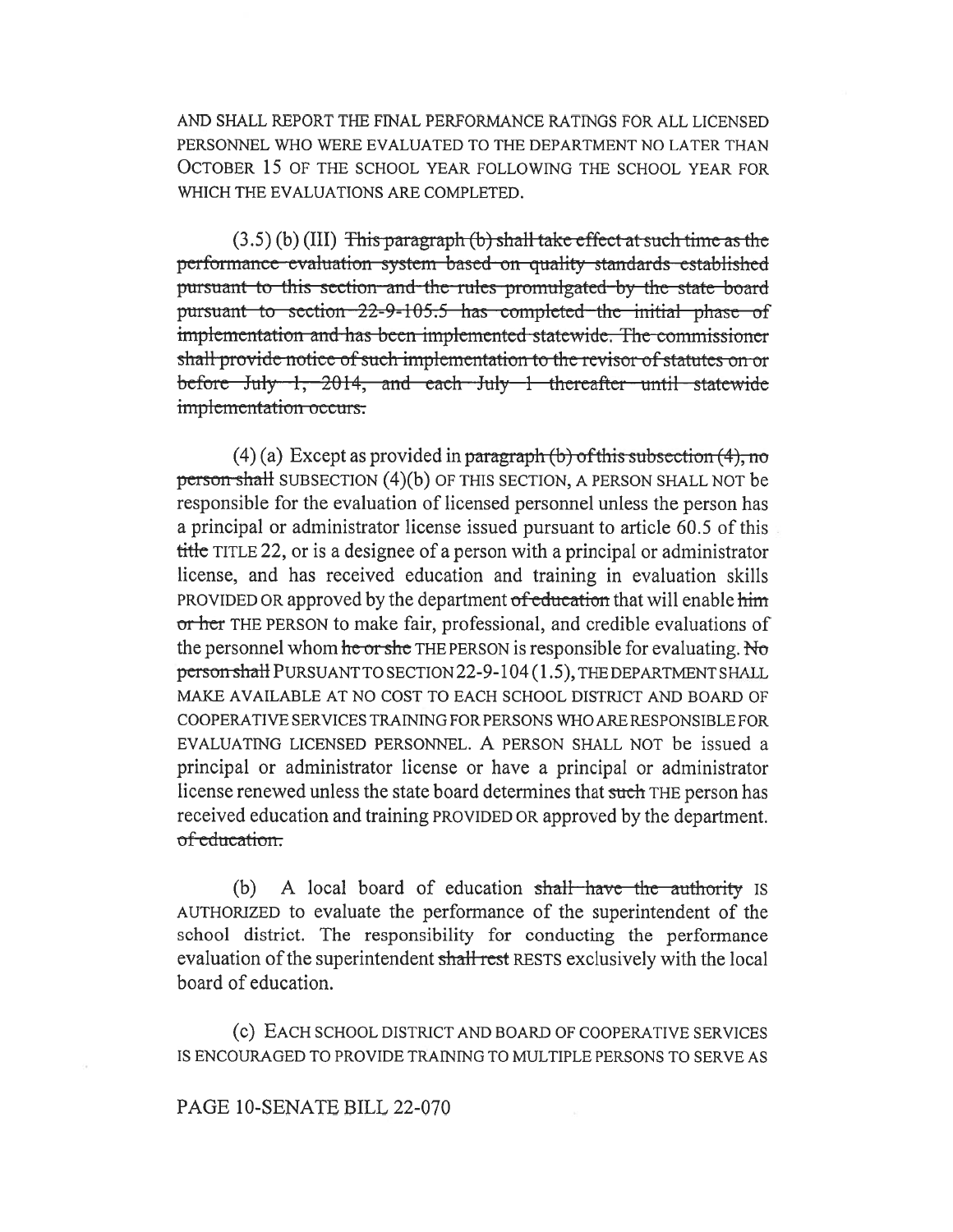EVALUATORS TO ENABLE A LICENSED PERSON BEING EVALUATED TO REQUEST AN ALTERNATIVE EVALUATOR.

(7) Every principal shall MUST be evaluated using multiple fair, transparent, timely, rigorous, and valid methods. The recommendations developed pursuant to this subsection  $(7)$  shall MUST require that at least fifty THIRTY percent of the evaluation is determined by the academic growth of the students enrolled in the principal's school, AND THE REMAINDER OF THE EVALUATION IS BASED ON THE PRINCIPAL'S ATTAINMENT OF THE QUALITY STANDARDS. For principals, the quality standards shall MUST include, but need not be limited to:

SECTION 4. Appropriation. (1) For the 2022-23 state fiscal year, \$452,973 is appropriated to the department of education. This appropriation is from the general fund. To implement this act, the department may use this appropriation as follows:

- (a) \$343,059 for educator effectiveness unit administration;
- (b) \$90,200 for information technology services; and
- (c) \$19,714 for legal services.

(2) For the 2022-23 state fiscal year, \$19,714 is appropriated to the department of law. This appropriation is from reappropriated funds received from the department of education under subsection (1)(c) of this section and is based on an assumption that the department of law will require an additional 0.1 FTE. To implement this act, the department of law may use this appropriation to provide legal services for the department of education.

SECTION 5. Safety clause. The general assembly hereby finds,